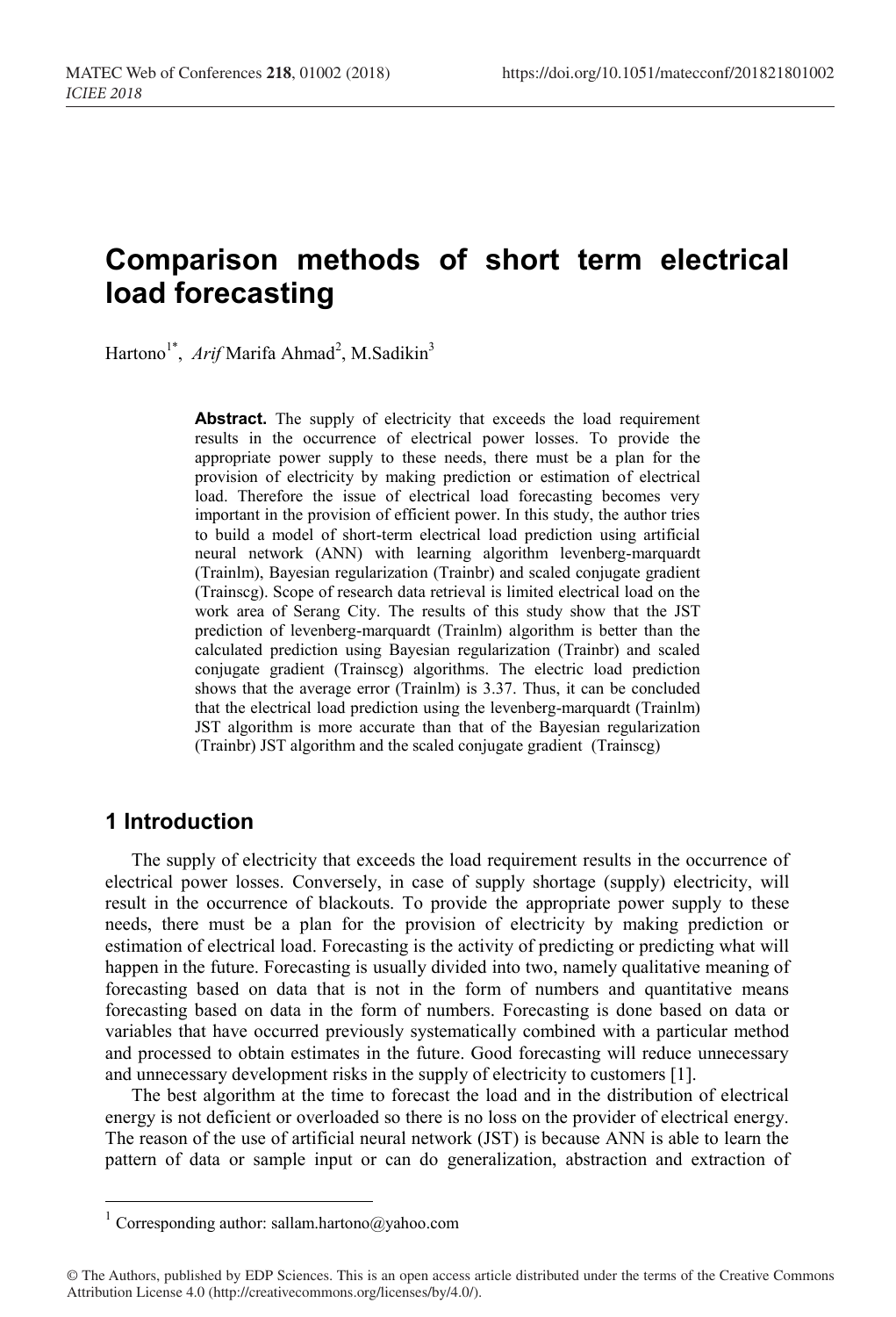property statistics data historical data electrical load then can make prediction or forecast of big load which will come.

Neural Network or Neural Network (ANN) is an information processing system that has characteristics resembling a biological neural network. [4] Artificial neural networks are used for electric load forecasting because it can easily formulate a very flexible experience of forecasting and knowledge. Artificial neural networks have a good approximation to nonlinearity so that it can produce better error response. [3]

Figure 2.1 is an illustration of a neuron.



**Fig. 1.** Neural network 1. neuron Y artificial [4]

Y receives input from neurons x1, x2, x3 with the weights of each relationship are w1, w2, w3 the three implants of neurons present when summed will yield the equation:

$$
net = x_1w_1 + x_2w_2 + x_3w_3 \tag{1}
$$

the amount of input received by Y follows the activation function  $y = f$  (net). [5]

#### **1.1 Backpropagation Learning Algorithm**

Artificial neural network backpropagation was first introduced by Rumelhart, Hinton and William in 1986, then Rumelhart and Mc Clelland developed it in 1988. The backpropagation algorithm for Neural network is generally applied to multi-perceptron perceptrons. Perceptron has at least an input section, an output section and several layers that are between input and output. This middle layer, also known as hidden layers, can be one, two, three and so on. In practice, the number of hidden layer at most is three layers. With these three layers almost all the problems in the industrial world have been resolved. The output of the last layer of the hidden layer is directly used as the output of the Neural network.

#### *1.1.1 Bayesian regularization Learning Algorithm (Trainbr)*

Bayesian regularization minimizes the linear combination of quadratic errors and weights. It also modifies the linear combination so that at the end of the training, the resulting network has good generalization qualities. Training stops when one of these conditions occurs:

- 1. The maximum number of epochs (repetitions) is reached.
- 2 Maximum amount of time exceeded
- 3. Performance is minimized to destination.
- 4. Gradient performance drops below min\_grad.
- 5. you exceed mu\_max.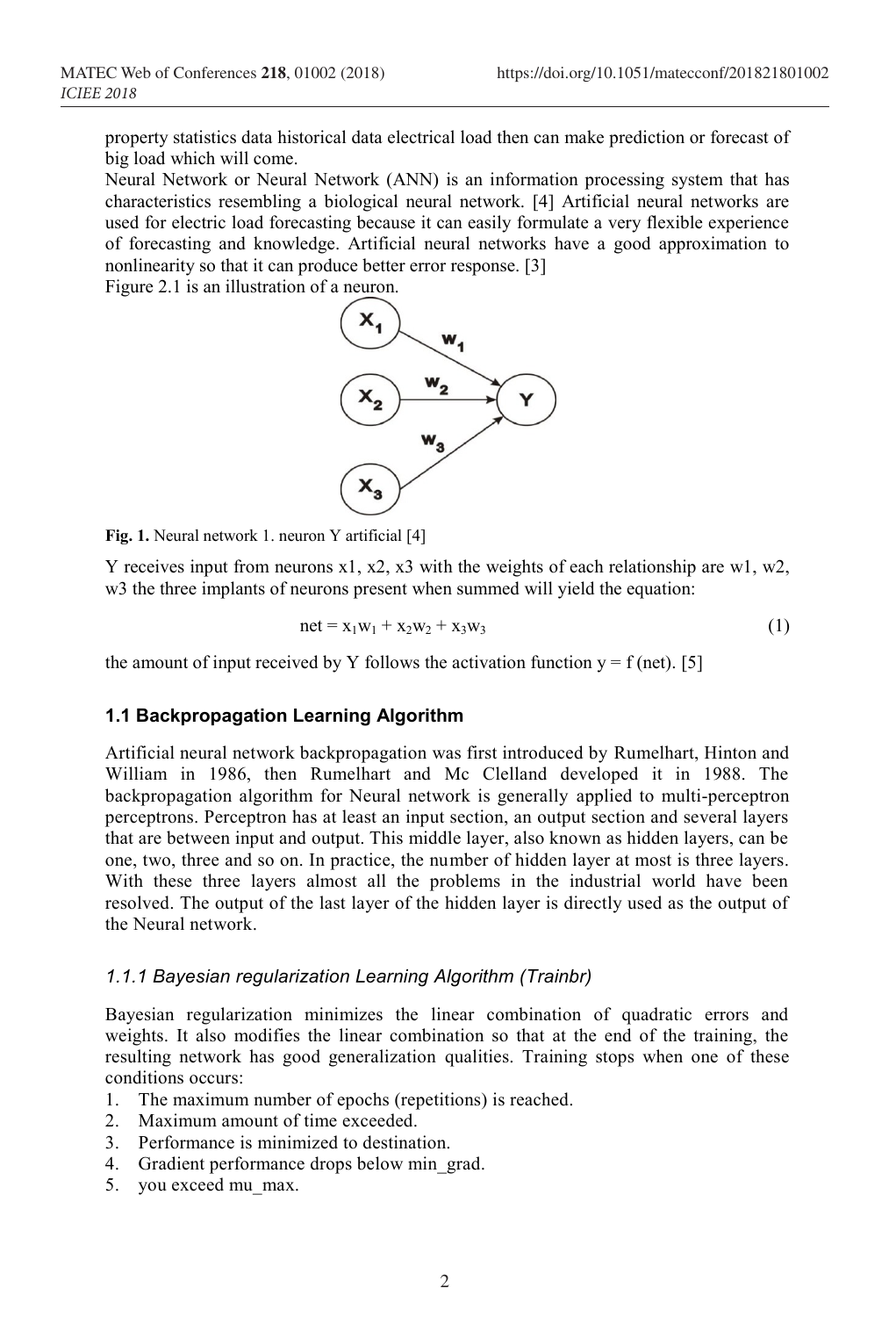#### *1.1.2 Learning Algorithm scaled conjugate gradient (Trainscg)*

The scaled conjugate gradient algorithm is a modification of backpropagation. Training stops when one of these conditions occurs:

- 1. The maximum number of epochs (repetitions) is reached.
- 2. Maximum amount of time exceeded.
- 3. Performance is minimized to destination.
- 4. Gradient performance drops below min\_grad.

#### *1.1.3 Algoritma Pembelajaran Levenbreg-Marquardt (Trainlm)*

Like the quasi-newton method, the levenbreg-marquardt algorithm is designed using a second derived approximation without having to compute a hessian matrix. Newton method is very fast and accurate to get the minimum error, therefore the algorithm is expected as soon as possible to change the value to be equal to 0. For that, after some iteration, this algorithm will decrease the value of m, the increase of m value is only done when needed a step temporary) to decrease performance function. [7]

### **2 Research methods**

The whole series for the completion of this research are as follows:



**Fig. 2**. Flowchart research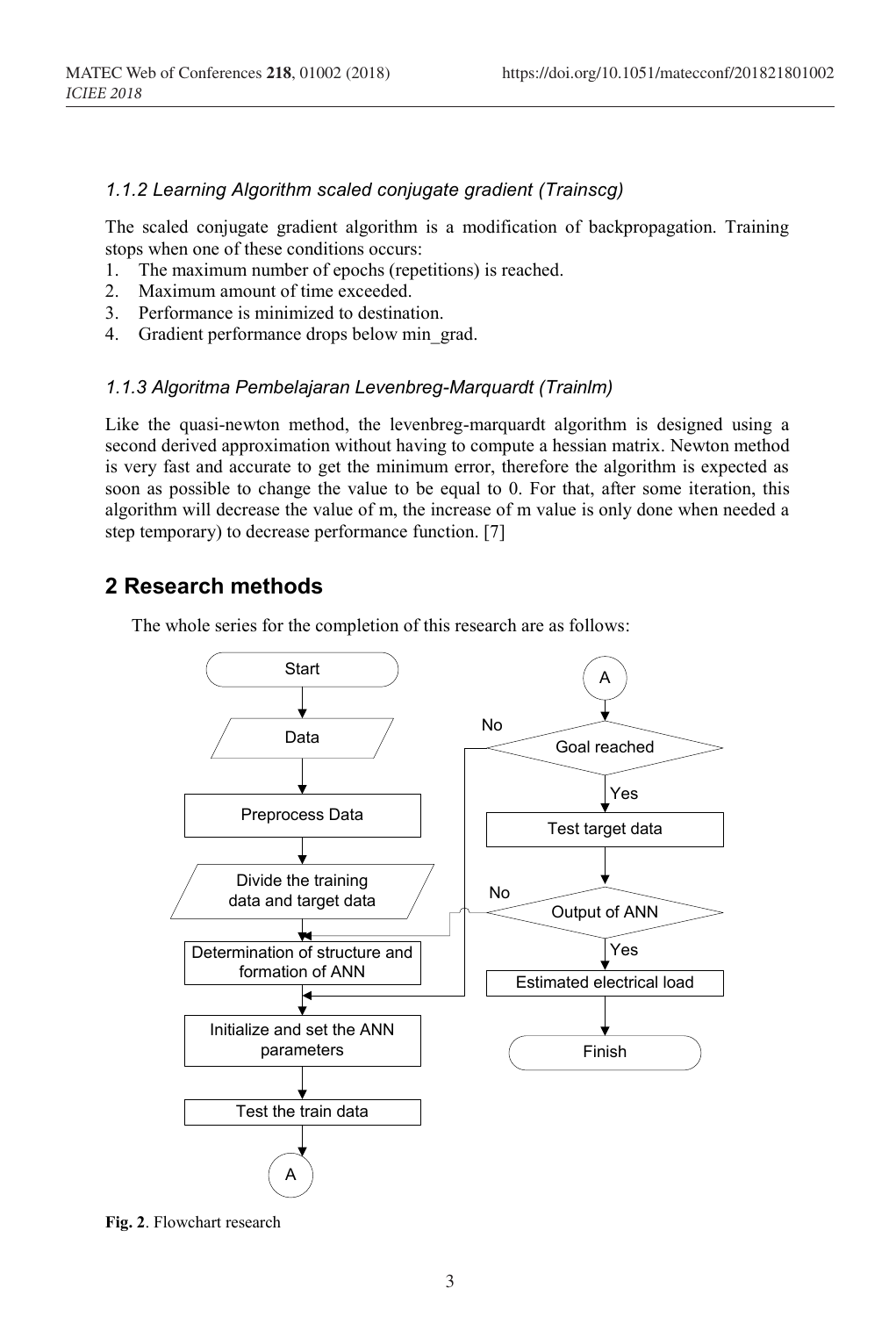## **3 Results and discussion**

The following test results can be seen in the algorithm levenberg-marquardt, Bayesian regularization and scaled conjugate gradient in the figure below:



**Fig. 3.** Comparison of electrical trainlm expenses sunday 21 january 2018

Figure 3 shows the comparison between actual loads compared with the results of JST forecasting. Based on Figure 3.1 it is known that the largest difference between the real load and the trainlm prediction load occurs at 16.00 with a difference of -4.6888 MW minus sign (-) indicates that the predicted result is greater than the real load while the unmarked () is a plus which means the opposite the real burden is greater than the load of the predicted result, while thesmallest difference occurs at 23:00 which is a difference of 0.0538 MW.



**Fig. 4.** Comparison of trainbr electrical weights week 21 january 2018

Based on Figure 4 it is known that the largest difference between real load and trainbred prediction load occurs at 16.00 with a difference of -4.2442 MW minus sign (-) indicates that the predicted result is greater than the real load while the unmarked () is a plus which means the opposite is the real burden is greater than the load of the predicted results, while the smallest difference occurs at 05.00 that is the difference of -0.0977 MW.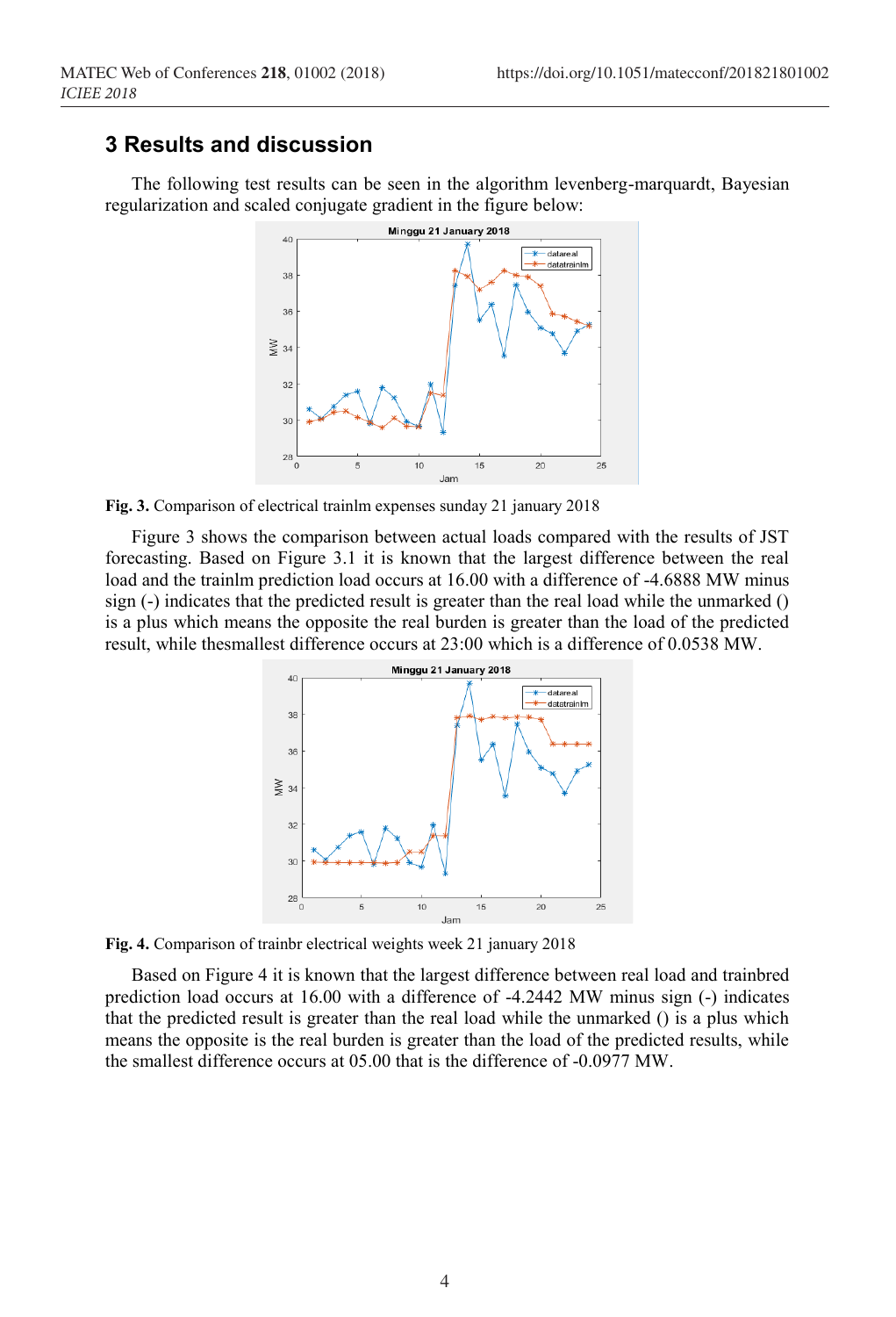

**Fig. 5.** Comparison of trainscg electrical expenses week 21 january 2018

Based on Figure 5 it is known that the greatest difference in real load and predicted load trainscg occurs at 16.00 with a difference of -4.2601 MW minus sign (-) indicates that the predicted result is greater than the real load while the unmarked () is a plus which means the opposite is the real burden is greater than the load of the predicted result, while the smallest difference occurs at 05.00 that is the difference of -0.1048 MW



**Fig. 6.** Comparison of error values week 21 january 2018

Figure 6 shows the difference in load if trained in trainlm is 13.97% for the largest load at 16:00 hours while for the smallest load is 0.152% at 23:00, the trainbr is 12.64% for the largest load at 16:00 hours while for the smallest load is 0.32% at 05:00, and on trainscg is 12.69% for the largest load at 16:00 hours while for the smallest load is 0.0152% at 05:00. The average error in a day (24 hours) is the number of errors per hour divided by 24 so the results can be viewed in the following table 1.

**Table 1.** Comparison of average error sunday 21 january 2018

| Method        | ANNTrainlm | ANNTrainbr | ANNTrainscg |
|---------------|------------|------------|-------------|
| Average error | 3.503      | 4.2453     |             |

From the results of the average error in Table 1 each learning algorithm ANN on January 21, 2018. Apparently the prediction algorithm learning algorithm imitation levenberg-marquardt (trainlm) better than 2 learning algorithms Bayesian regularization (trainbr) and scaled conjugate gradient (trainscg ).

The following are the daily power load estimation results of Serang City on transformer 3. Using 3 artificial neural network learning algorithms namely levenberg-marquardt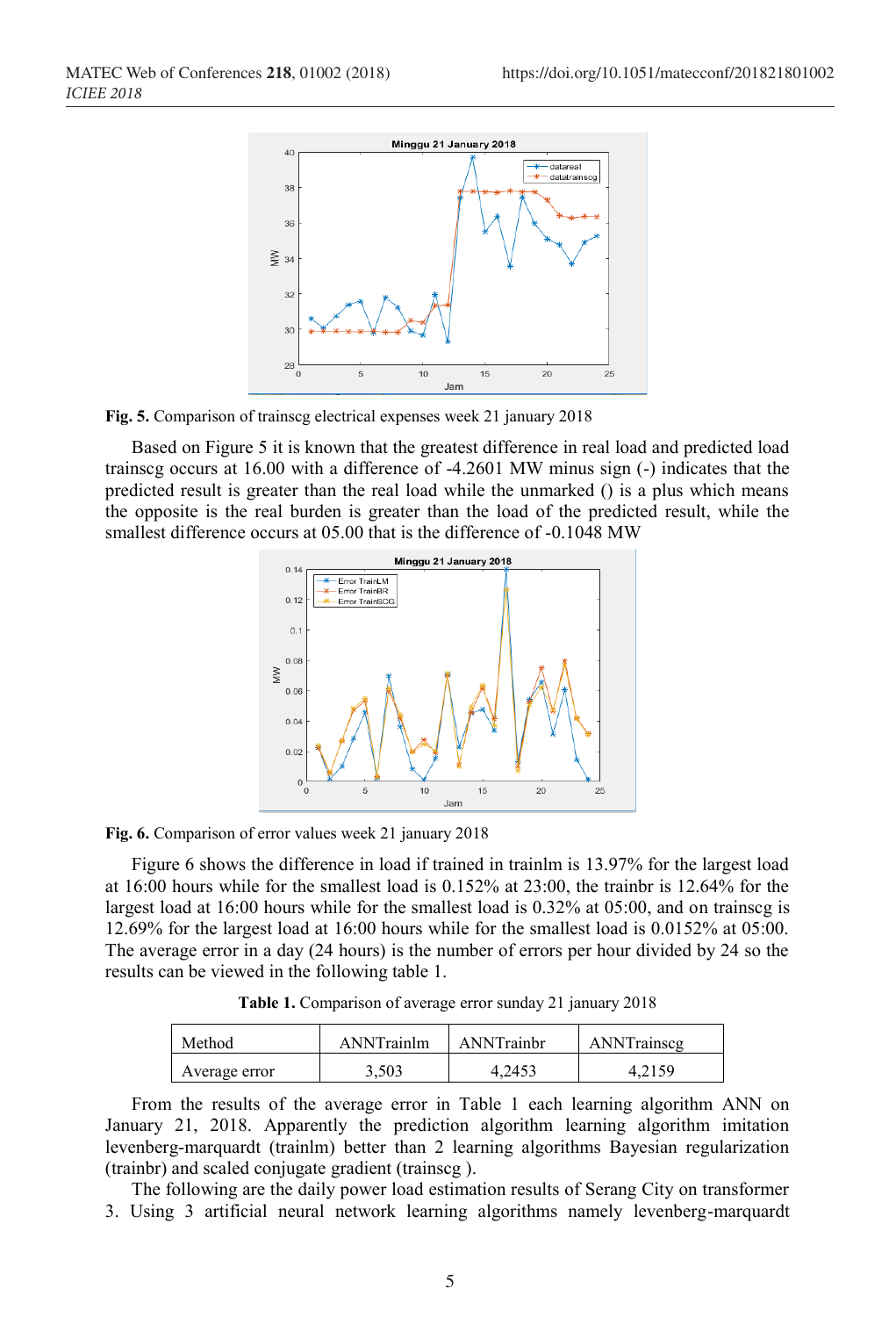(trainlm), Bayesian regularization (trainbr) and scaled conjugate gradient (trainscg compared to actual loads) real) for January 22 - January 27, 2018 presented in tabular form

| Method        | <b>ANN</b> Trainlm | <b>ANN</b> Trainbr | <b>ANN</b> Trainscg |
|---------------|--------------------|--------------------|---------------------|
| Average error | 3.41 <sup>%</sup>  | 3.49%              | 3.39%               |

**Table 2.** Average error comparison dated monday 22 january 2018

In table 2 for Monday, January 22, 2018, the average error of prediction of neural network model of levenberg-marquardt (trainlm) is 3.41%, and Bayesian regularization (trainbr) 3.49% and scaled conjugate gradient (trainscg) of 3.39 %. Predicted results today show that the prediction of a scaled conjugate gradient (trainscg) JST learning algorithm is better than 2 other learning algorithms

**Table 3.** Average comparison of errors dated 23 tuesday january 2018

| Method        | <b>ANNTrainlm</b> | ANNTrainbr | ANNTrainscg |
|---------------|-------------------|------------|-------------|
| Average error | $3.2\%$           | $3.6\%$    | $3.4\%$     |

In Table 3 for Tuesday, January 23, 2018, the average error of predicted neural network model of Levenberg-Marquardt (trainlm) is 3.29%, and Bayesian regularization (trainbr) 3.69% and scaled conjugate gradient (trainscg) of 3.46 %. Today's prediction results show that the learning algorithm of levenberg-marquardt (trainlm) JST learning is better than 2 other learning algorithms.

**Table 4.** Comparison average error date wednesday january 24, 2018

| Method        | ANNTrainlm | ANNTrainbr | ANNTrainscg |
|---------------|------------|------------|-------------|
| Average error | 3.43%      | } 98%      | 3 96%       |

In Table 4 for Wednesday, January 24, 2018, the average error of prediction of neural network model of Levenberg-Marquardt (trainlm) is 3.43%, and Bayesian regularization (trainbr) 3.98% and scaled conjugate gradient (trainscg) is 3.96 %. Today's prediction results show that the learning algorithm of levenberg-marquardt (trainlm) JST learning is better than 2 other learning algorithms.

**Table 5.** Comparison average error of 25 thursday january 2018

| Method        | ANNTrainlm | ANNTrainhr | ANNTrainscg |
|---------------|------------|------------|-------------|
| Average error | $3.24\%$   | 3.94%      | 3.25%       |

Table 5 for Thursday, January 25, 2018, the average error of prediction of neural network model of levenberg-marquardt (trainlm) is 3.24%, and Bayesian regularization (trainbr) 3.94% and scaled conjugate gradient (trainscg) of 3.25% . Today's prediction results show that the learning algorithm of levenberg-marquardt (trainlm) JST learning is better than 2 other learning algorithms

**Table 6.** Average comparison of errors dated 26th of january 2018

| Method        | ANNTrainlm | ANNTrainbr | ANNTrainscg |
|---------------|------------|------------|-------------|
| Average error | $12\%$     | 4.5%       | 4.24%       |

Table 6 for Friday, January 26, 2018, average error of prediction of neural network model of levenberg-marquardt (trainlm) is 3.14%, and Bayesian regularization (trainbr) 4.5% and scaled conjugate gradient (trainscg) of 4.25%. Today's prediction results show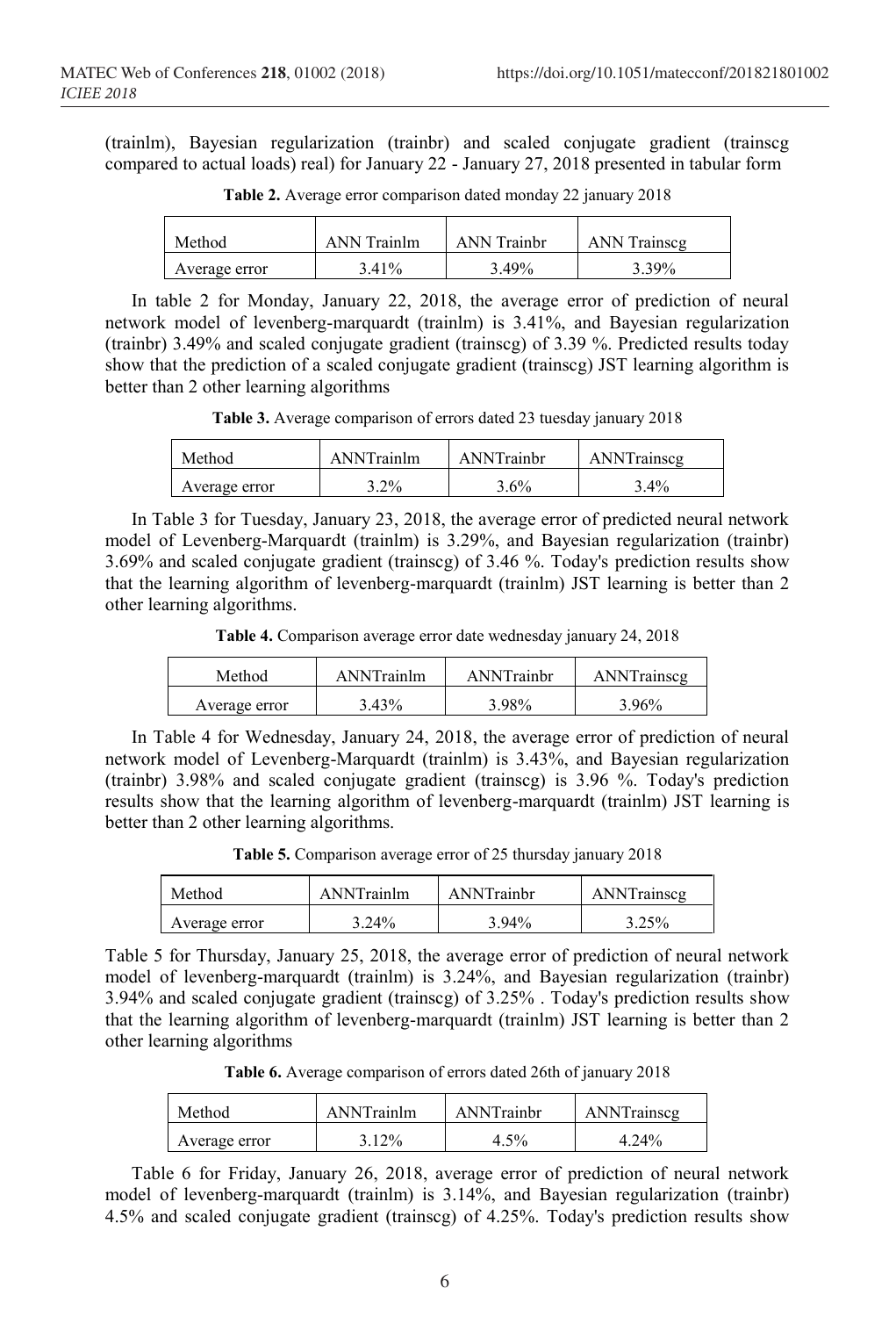that the learning algorithm of levenberg-marquardt (trainlm) JST learning is better than 2 other learning algorithms

| Method        | ANNTrainlm | ANNTrainbr | ANNTrainscg |
|---------------|------------|------------|-------------|
| Average error | 56%        | $-09\%$    | 5.14%       |

**Table 7.** Comparison average error of 27 saturday 2018

In Table 7 for Saturday, January 27, 2018, the average error of prediction of neural network model of levenberg-marquardt (trainlm) is 3.564%, and Bayesian regularization (trainbr) 5.09% and scaled conjugate gradient (trainscg) of 5.14% . Today's prediction results show that the learning algorithm of levenberg-marquardt (trainlm) JST learning is better than 2 other learning algorithms

## **4 Conclusion**

- 1. The result of electrical power forecast for one week starting from January 21, 2018 to January 27, 2018, gives the following results:
	- a. The results of learning algorithm of neural network of levenberg-marquardt (trainlm) is better for January 21, January 23, January 24, January 25, January 26 and January 27, and the predicted result of scaled conjugate gradient (trainscg) is better only for the 22nd January.
	- b. Average error of prediction of neural network for one week (trainlm) 3,37%, trainbr 4.13% and train scg 3.95%
- 2. predictions using three learning methods of learning algorithm of learning algorithm of artificial neural network levenberg-marquardt (trainlm), Bayesian regularization (trainbr) and scaled conjugate gradient (trainscg) have quite accurate results. But trainlm get results faster when simulating using MATLAB.

## **Reference**

- 1. D. A. Sari, "Peramalan Kebutuhan Beban Jangka Pendek Menggunakan Jaringan Syaraf Tiruan Backpropagation," *Universitas Diponegoro*, Semarang, (2007).
- 2. Fausett L. *Fundamentals Of Neural Networks Architectures, Algorithmsand Applications* , London: Prantice-Hall, Inc (1994).
- 3. I. Handayani, "Peramalan Beban Puncak Listrik Jangka Pendek Menggunakan Metode Jaringan Syaraf Tiruan," *J. Sist. Kendali Tenaga Elektron. Telekomun. Komput.*, Vol. 1, No. 4, Pp. 2337–439, (2013).
- 4. Lee Ky, Park Jh. Short Term Load Forecasting Using An Artificial Neural Network, Ieee (1992)
- 5. Marsudi D. *Operasi Sistem Tenaga Listrik*, Yogyakarta: Penerbit Graha Ilmu (2006)
- 6. R. Dwisatya, M. R. Kirom, M. Si, A. G. Abdullah, And M. Si, "Prediksi Beban Listrik Jangka Pendek Berbasis Algoritma Feed Forward Back Propagation Dengan Mempertimbangkan Variasi Tipe Hari," *Universitas Telkom*, Vol. 2, No. 3, Bandung, Pp. 7315–7322, (2014)
- 7. S. Ruliah And R. Rolyadely, "Prediksi Pemakaian Listrik Dengan Pendekatan Back Propagation," *Sekolah Tinggi Manajemen Informatika Dan Komputer Banjarbaru*, Vol. 3, No. 1, Kalimantan Selatan, P. 466, (2014)
- 8. Triwulan Yayu, Nasrun Hariyanto And Sabat Anwari, "Peramalan Beban Puncak